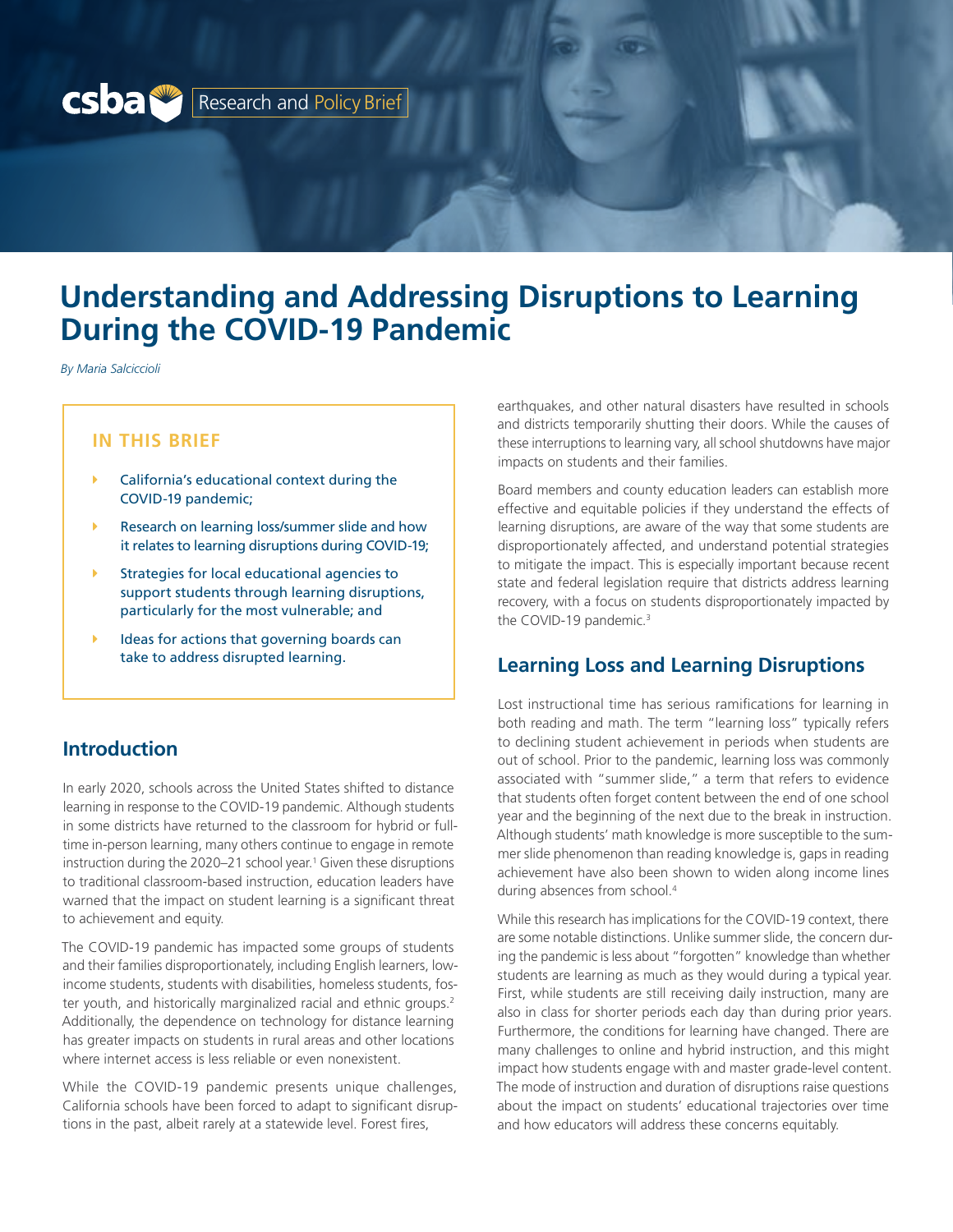Due to these differences in contexts and their implications, this brief refers to "learning loss" when discussing summer slide research and "learning disruptions" when describing the impact of changes to instructional access during the 2019–20 and 2020–21 school years. "Learning recovery" will be used to describe strategies for addressing the impacts of such disruptions.

## **EARLY DATA ON THE DISPARATE IMPACT OF LEARNING DISRUPTIONS**

Early reports from across the country have shown the troubling impacts of learning disruptions on different student groups.

- $\blacktriangleright$  Nationally, the impact of disrupted learning has been particularly pronounced in math. On average, students in grades 3-8 came into the 2020–21 school year with 67 percent of the expected math learning gains from a typical year. Schools that predominantly serve students of color began the school year with only 59 percent of a typical year's expected math learning gains.<sup>5</sup>
- ▶ Chronically absent students—i.e., those absent 10 percent or more of instructional days—have missed a substantial amount of instruction and risk falling behind their peers academically. By November 2020, 11 California districts engaged in an initiative to increase attendance reported an 89 percent increase in chronic absenteeism compared to the same point in 2019. Consistent with concerns that barriers to distance learning disproportionately harm students of color, the increase in chronic absenteeism was greatest for Black and Latino students.<sup>6</sup>
- $\blacktriangleright$  As of February 2021, California's white students were more likely to be receiving in-person instruction. Ninety percent of Black students, 85 percent of Latino students, and 81 percent of Asian American students attend school districts that were still primarily in distance learning, while 64 percent of white students in the same period were still in distance learning. Even after students return to their campuses, the academic and socioemotional impact of these differences will need to be addressed.7

## **Implications of Learning Loss Research**

Existing summer slide research suggests that students do not generally retain all of the knowledge they had at the end of one school year into the beginning of the next, but the extent to which this happens is more significant for some students than for others. Low-income students, who have less access to out-of-school enrichment experiences, typically face greater learning loss than their higher-income peers.<sup>8</sup>

Achievement gaps between Black and white students typically widen during the summer, also due to disparate opportunities.<sup>9</sup> The gaps that are created when school is not in session often continue to widen during subsequent school years. By high school, more than half of the difference in reading achievement between low-income and middle-income high school freshmen can be attributed to inequities resulting in "summer slide."10 Some research even suggests that summer learning loss also impacts the United States economy through future lost earnings.<sup>11</sup>

Many experts fear that the disruptions to schooling since spring 2020 have significant, long-term equity implications. Students face uneven access to distance learning due to an array of social, economic, and technological factors, and they have also had inequitable access to in-person instruction. An uneven 2020–21 school year may compound the opportunity and achievement gaps that researchers typically observe during summer breaks, resulting in more significant disparities between students than would occur in a typical year. As a result, the state and federal government have allocated funding to help districts provide supports to address learning recovery (see [page 3\)](#page-2-0).

## **Strategies to Support Learning Recovery**

There are a variety of strategies that local educational agencies (LEAs) can take to mitigate the negative impacts of learning disruptions.

#### *Identifying Student Needs*

When schools and districts identify student needs, they are better poised to address them. Formative assessments—such as reviewing students' oral or written work, or collecting "exit tickets" (short end-of-lesson assessments)—can help educators identify students' individual needs and personalize their instruction effectively. During distance and hybrid learning, many teachers have less instructional time than in years past, so efficient and focused instruction are more important than ever. Given the fact that teachers have fewer opportunities to observe students and ascertain their understanding in person, formative assessment can provide educators with a balanced picture of what students know and what they need to know, relative to what can be gleaned from responses on summative assessments. Students' understanding may vary dramatically and formative assessment can be a useful strategy for teachers to get a classroom-wide picture of students' knowledge, particularly during this time when students are experiencing radically different levels of access to content. As educators prepare students to receive grade-level instruction in the 2021–22 school year, it is especially important that they understand the areas where students may have gaps in understanding due to distance learning.

#### *Acceleration, Rather than Remediation*

In planning for the remainder of the 2020–21 school year and the fall, understanding the difference between remediation and acceleration can inform the strategies districts adopt to address the impact of learning disruptions.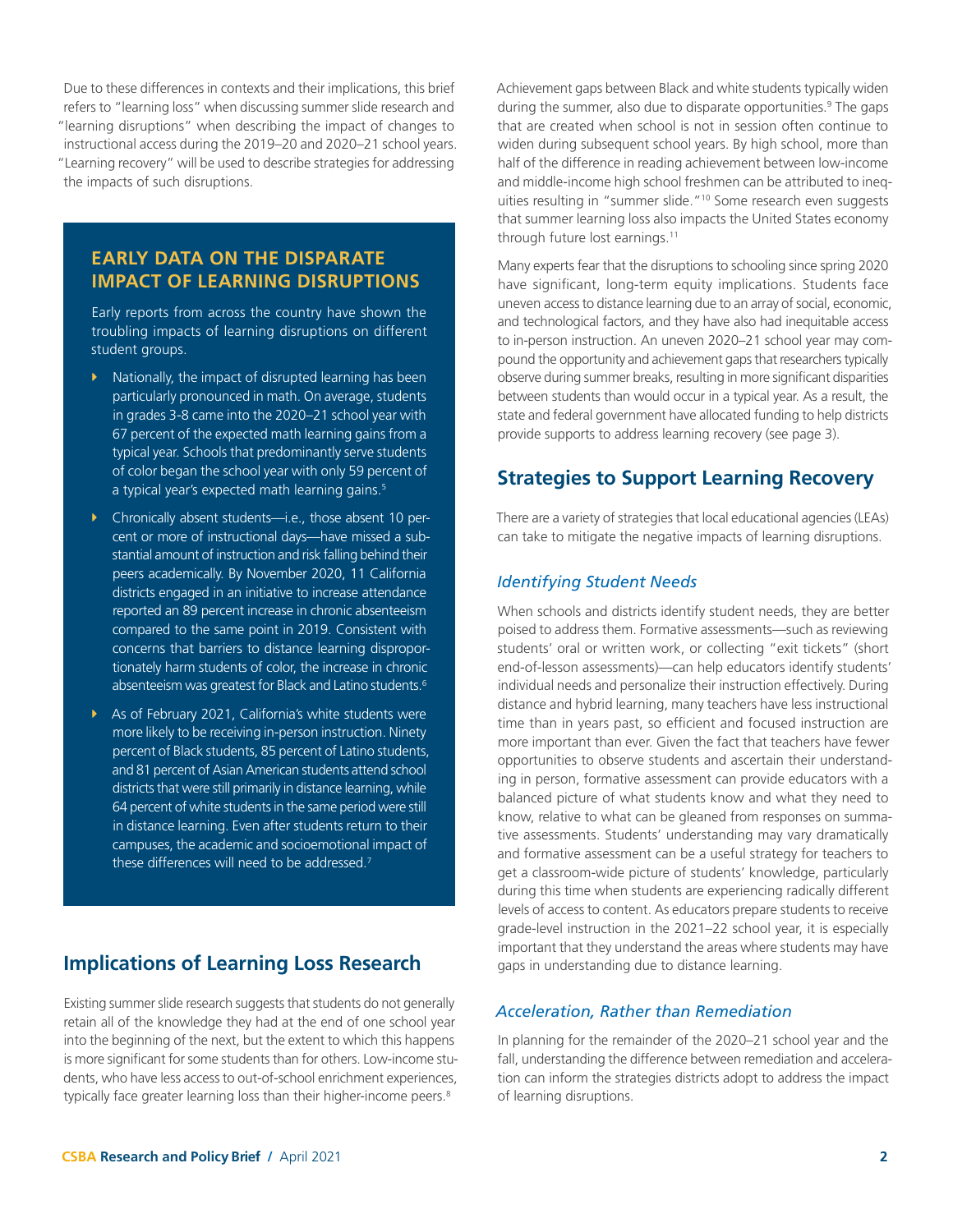## <span id="page-2-0"></span>**DEVELOPMENTS IN FEDERAL AND STATE FUNDING**

Funding to support educational recovery has emerged over the course of the COVID-19 pandemic at both the state and national levels.

The CARES Act, approved in March 2020 by the federal government, offered multiple funding streams for schools, with the most significant allocation going to Title I schools. Governors were also provided federal funding to use for K-12 schools.

Most recently, the federal American Rescue Plan signed into law in March 2021 provides billions of dollars to K-12 schools to support reopening and the provision of key services. The funds will largely be disbursed to districts based on the number and proportion of students they educate who qualify for Title I support. Ninety percent of the state's funds will go directly to districts, and dis-tricts must allocate 20 percent of their funding to address learning disruptions by providing such services as summer school, tutoring, or counseling.

California legislators also passed Assembly Bill 86 in March 2021. The bill prioritizes certain student groups and allocates \$4.6 billion toward learning recovery efforts within the state, which can be used to provide such supports as small group instruction, mental health services, or preparation for in-person instruction. Districts will be required to submit their spending plans by June 1, 2021.

## **WHAT IS FORMATIVE ASSESSMENT?**

Formative assessment refers to ongoing assessments used to gauge student learning. Formative assessment are used to measure students' current understanding so that teachers can modify instruction accordingly.

Formative assessment differs from summative assessment, which refers to end-of-course tests that are not used to inform ongoing instruction. The Smarter Balanced tests are examples of summative assessments designed to measure student achievement in relation to grade-level content standards.

The California Collaborative for Educational Excellence has created guidelines for planning formative assessment in distance learning. These guidelines can be found in the Resources section of this brief.

**Remediation** has been a common instructional technique used with students who have not demonstrated mastery of grade-level concepts or skills. With remediation, students are provided with content from prior years. While students often learn new content through remediation, it takes time away from learning grade-level lessons, and the age-inappropriate content can result in lower engagement. As a result, remediation can produce the unfortunate unintended consequence of widening the knowledge gaps it seeks to narrow. Students of color are disproportionately likely to receive ineffective remediation that does not advance their learning effectively,<sup>12</sup> and experts recommend that districts do not focus on remediation as a strategy if they seek to offer equitable supports to students.<sup>13</sup>

**Acceleration** represents a different, more promising approach to helping students succeed while allowing them to participate in grade-level content. With acceleration, teachers preview content

for students; use new, grade-level content to teach prior-grade skills; and introduce relevant concepts from prior lessons to help prepare students to master upcoming standards.<sup>14</sup> Unlike remediation, which can make students feel like they are unable to do grade-level work, acceleration centers equity and strong instruction.<sup>15</sup>

The Resources section includes a guide produced by The New Teacher Project that describes supports for schools seeking to integrate acceleration into their instructional strategies.

#### *Targeted Support in Academic Subjects Vulnerable to Learning Loss*

Studies conducted before COVID-19 indicate that when students experience learning loss, the impact is more significant in math than in reading. And while research does not offer similar data on subjects like science and social studies, this does not mean that students are immune to learning loss in these subjects. Teachers may want to employ regular formative assessment to understand all gaps in student knowledge, and district leaders may want to think about ways to provide additional support in math.

While math skills for all students are generally more vulnerable to learning loss than reading skills, low-income students are likely to retain fewer reading skills over the summer when compared to their middle-class peers, who are likely to improve in reading ability over the same time period.<sup>16</sup> To address this gap, districts should think about how to provide reading support for students who need it most.

To support students who have had less access to learning opportunities, experts recommend, to the extent possible, such strategies as "high-dosage" tutoring (groups of six or fewer students that meet at least four times per week) and extended learning time opportunities.17,18 Some out-of-school-time-opportunities can be provided for students for free or at a low cost,<sup>19,20,21</sup> and this additional learning time may help students make academic gains more quickly.22 Board members and school districts should also consider building partnerships with community-based organizations that may provide more opportunities for a larger number of students.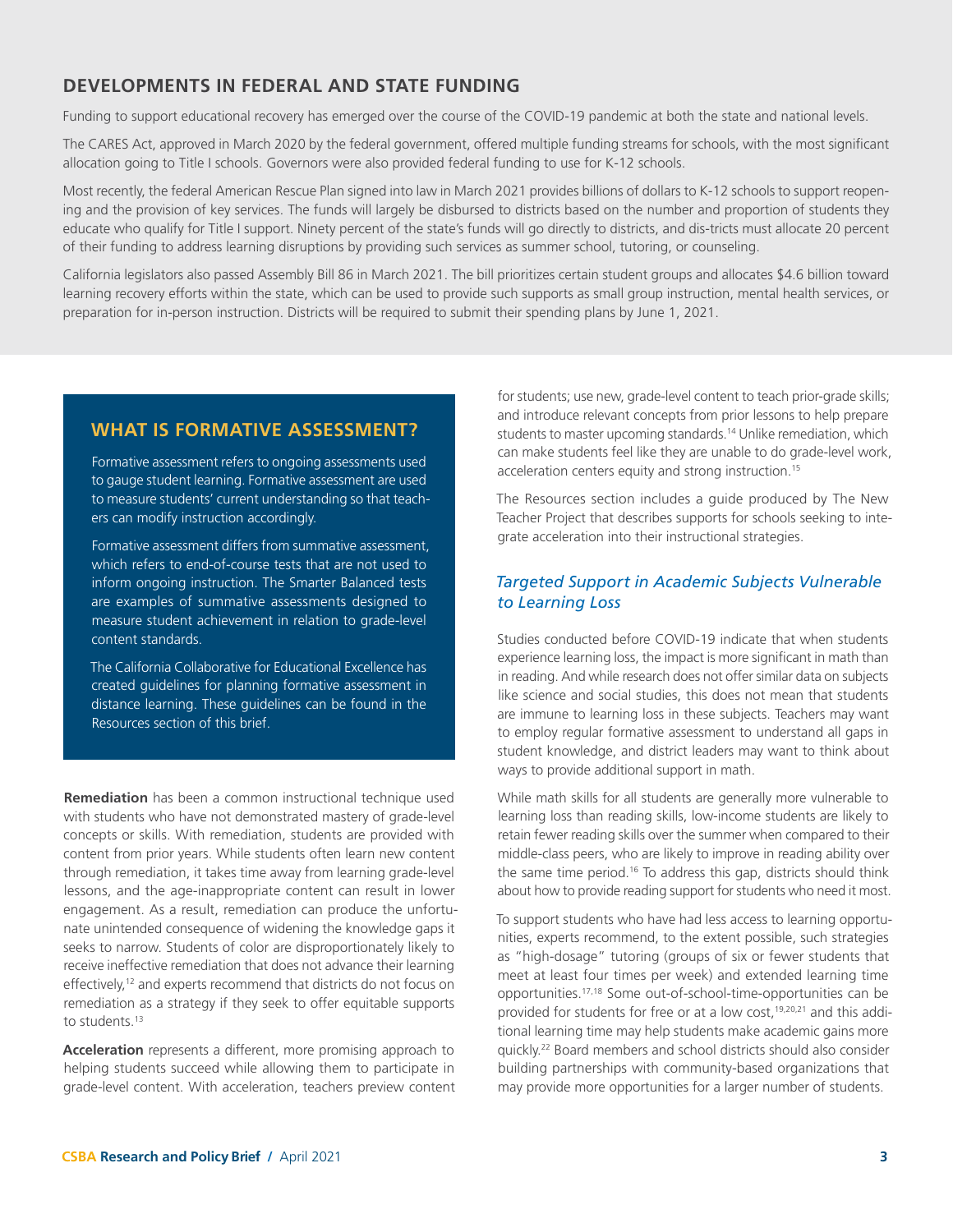#### *Extending the School Day and Year*

California is encouraging schools and extended-learning providers to partner closely as schools reopen. While state funding is supporting extended-learning providers to work with schools during the school day to fill gaps,<sup>23</sup> it may also be beneficial to form partnerships that allow schools to extend the day and year, offering students more opportunities to engage with rich, meaningful academic content. Summer school and extended school days both offer opportunities for students to learn grade-level content and enter the 2021–22 school year more prepared.

#### *Professional Learning to Support Teachers*

Teachers are being presented with a series of challenges, including teaching online, modifying their assessment strategies, connecting with students at a distance, and differentiating instruction to support a wider range of student knowledge. As teachers continue to address the wide range of difficulties presented by distance learning, board members should encourage professional learning opportunities to support formative assessments, develop acceleration strategies, and strengthen the resources for students who were unable to access content fully during the pandemic. To ensure the professional learning opportunities are tailored to local needs, districts may consider surveying their teachers to understand the supports they believe will be most useful.

#### *Teacher Collaboration and Communication*

Just as teachers may benefit from time spent in professional learning, there is also research on the academic benefits to students when teachers are given time to collaborate with one another.<sup>24</sup> As teachers are able to communicate about best practices and individual students, students benefit from the shared knowledge and a strong system of support.<sup>25</sup> At a time when many teachers continue to work from home or with extensive mitigation practices in place, thus limiting in-person contact with their colleagues, intentional support for peer-to-peer collaboration may be even more important. To the extent possible, districts should provide forums and opportunities for teachers to collaborate on family communication, student workloads, and instructional technology and techniques even when in person collaboration is not possible. This can be especially useful for educators working with students with disabilities, as education specialists (i.e., teachers with special education credentials) can help general education teachers support the 13 percent of California students with Individualized Education Programs (IEPs). Collaboration can work to provide more seamless instruction and social-emotional support, which can support student learning and help counteract academic losses, such as those that result from summer slide and disruptions like COVID-19.

## **What Can School Boards Do?**

As board members increase their awareness of the strategies that mitigate the effects of learning loss, they can work closely with their LEAs to help enact them. District and county board members can bolster student learning by working to allocate resources for

## **MONITORING LCP AND LCAP IMPLEMENTATION**

Reviewing their districts' 2020–21 Learning Continuity and Attendance Plans (LCPs) and developing the 2021–22 Local Control and Accountability Plans (LCAPs) allows board members several opportunities to address equity. Board members should use the LCAP process as an opportunity to reflect on high-leverage supports for students during the pandemic. These efforts should align with the Expanded Learning Opportunities Grant (funded by Assembly Bill 86) and federal COVID-19 relief funding.

Board members should review student data to understand the most significant challenges that arose in the 2020–21 school year and focus district attention on LCAP requirements that are designed to advance equity. Given the disparities being exacerbated by current conditions, districts should consider devoting extra attention and resources to:

- $\blacktriangleright$  Specific supports for English learners, students with disabilities, students in foster care, and students experiencing homelessness;
- $\blacktriangleright$  Achievable, efficient plans to ensure that all students have access to technology;
- $\triangleright$  Clear plans to assess and combat learning gaps;
- Resources to monitor and address student mental health; and
- $\blacktriangleright$  Strong family engagement strategies for students who have been disengaged during distance learning, conducted in families' home languages.

Board members can also request data and initiate regular conversations to understand the progress of these plans.

professional learning, as well as for supports for students likely to be significantly affected by pandemic-driven learning loss. Two useful strategies in advocating for an equitable budget may be emphasizing the disproportionate impact of learning loss on high-need students and underscoring the state's requirement to target federal resources toward mitigating learning loss. Strategies for addressing learning loss, particularly for vulnerable student groups, must be addressed in the 2021–22 Local Control and Accountability Plan that boards adopt. Additionally, Assembly Bill 86 requires districts to develop plans for addressing learning recovery by June 1, 2021. Similarly, the federal American Rescue Plan requires districts to make a plan for a safe return to in-person instruction and continuity of services publicly available on their websites within 30 days of receiving their funding. Districts must also seek public comment on their plans before making them publicly available. Governing boards should monitor the effectiveness of these strategies using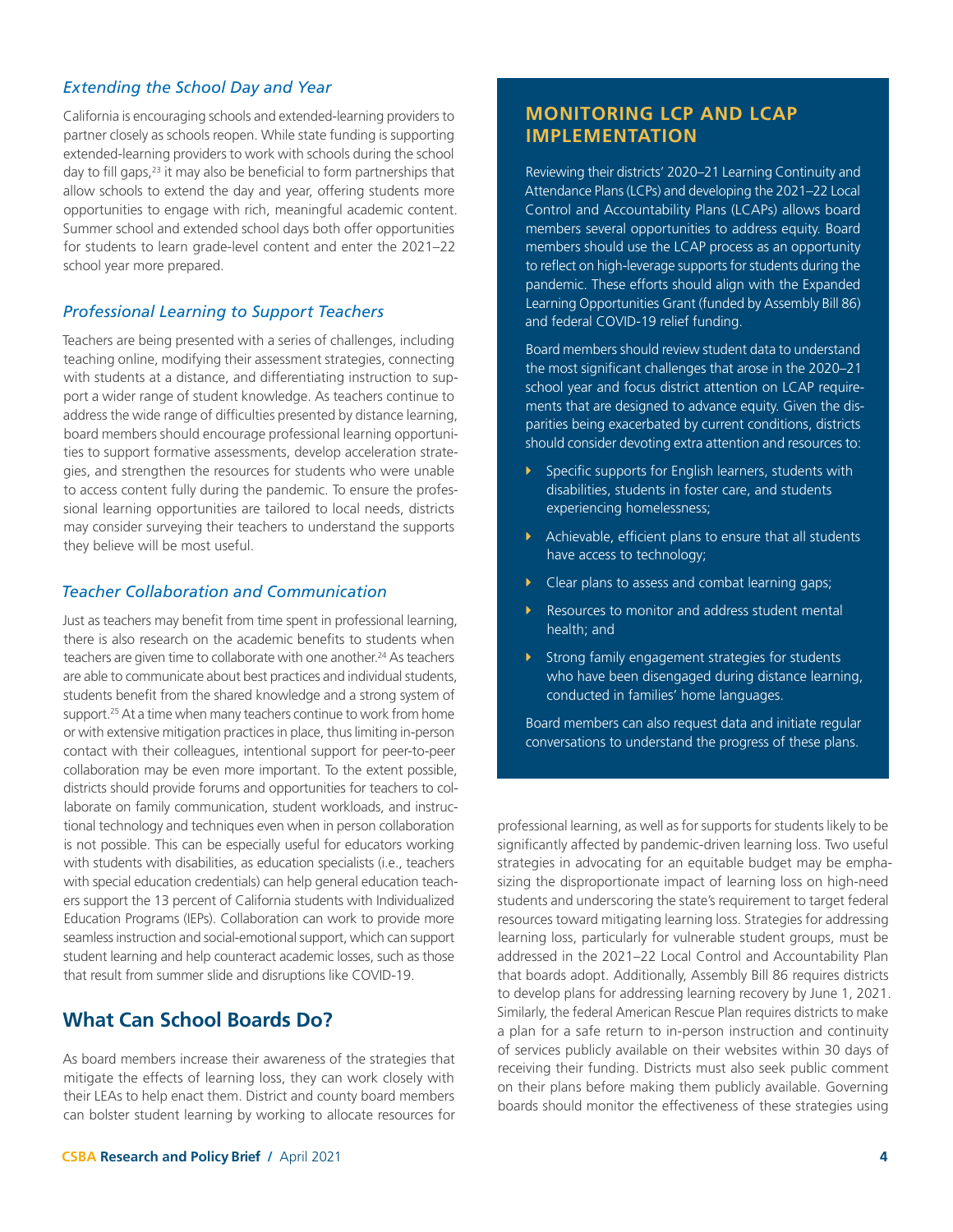the measures identified within their LCAPs, then revise their plans in response to that data to address persistent gaps in learning.

Board members may also consider advocating for broad support in mathematics and targeted literacy support, researching free or low-cost afterschool programs that might be a good fit for the district, and asking that districts allocate adequate time for teachers to collaborate.

## **Questions to Consider**

- $\triangleright$  Which students are most vulnerable to the academic impact of learning disruptions? What are our plans to support them?
- $\blacktriangleright$  How is the district identifying which students are most impacted by distance learning, including reduced instructional time?
- $\triangleright$  What partnerships can we develop to support acceleration of student learning through tutoring or programs that offer extended learning time?
- $\blacktriangleright$  How are teachers and principals addressing learning recovery?
- Has the district developed guidance about how to address learning recovery?
- $\blacktriangleright$  What guidance is the district offering about teaching material from the prior school year (vs. the current school year)?
- $\blacktriangleright$  What opportunities do teachers have to collaborate, including vertical articulation (between one grade and the next)?
- How are schools assessing student understanding of grade-level standards?
- $\blacktriangleright$  Are teachers being supported to teach all subjects, rather than just literacy and math? How can we encourage focus on a wellrounded education?
- $\blacktriangleright$  How does the district plan to provide additional supports for students that opt to remain in distance learning after in-person instruction becomes available? Are there drop-in programs or other forms of outreach that can be included in community hubs?

**Maria Salciccioli** is a senior research associate at WestEd, where she works with states, districts, and counties on education policy and practice.

*This brief was made possible through a grant from the Stuart Foundation.*

## **Resources**

#### **The COVID-19 Slide**

NWEA released a report on what past data on learning loss can tell educators about the impact of COVID-19 on learning, and an update on learning during COVID-19. The reports can be found here:

- ▶ https://bit.ly/3gI2T7v
- https://bit.ly/2S7gYkT

#### **Learning Acceleration Guide**

The New Teacher Project produced a guide to help schools and districts provided accelerated learning, in lieu of potentially harmful remediation. The guide can be found here: https://bit.ly/2QXaWCJ

#### **Diagnosing the Impact of Distance Learning and Amplified Learning Losses**

This webinar from the California Collaborative for Educational Excellence (CCEE) focuses on understanding the impact of learning loss for all students, particularly those who are disproportionately affected. The webinar can be viewed here: https://bit.ly/3sRMKPj

#### **The K-12 Playbooks**

CCEE produced playbooks for distance and hybrid learning. The section on assessment includes considerations for formative assessment, and can be found here: https://bit.ly/3eE4B7t

#### **Learning Loss and the Coronavirus**

This podcast episode from the Harvard EdCast features information from a learning loss researcher, who reflects on the ways that our knowledge of learning loss can guide reopening plans. The episode can be found here: [https://soundcloud.com/harvardedcast/](https://soundcloud.com/harvardedcast/learning-loss-and-the-coronavirus) [learning-loss-and-the-coronavirus](https://soundcloud.com/harvardedcast/learning-loss-and-the-coronavirus)